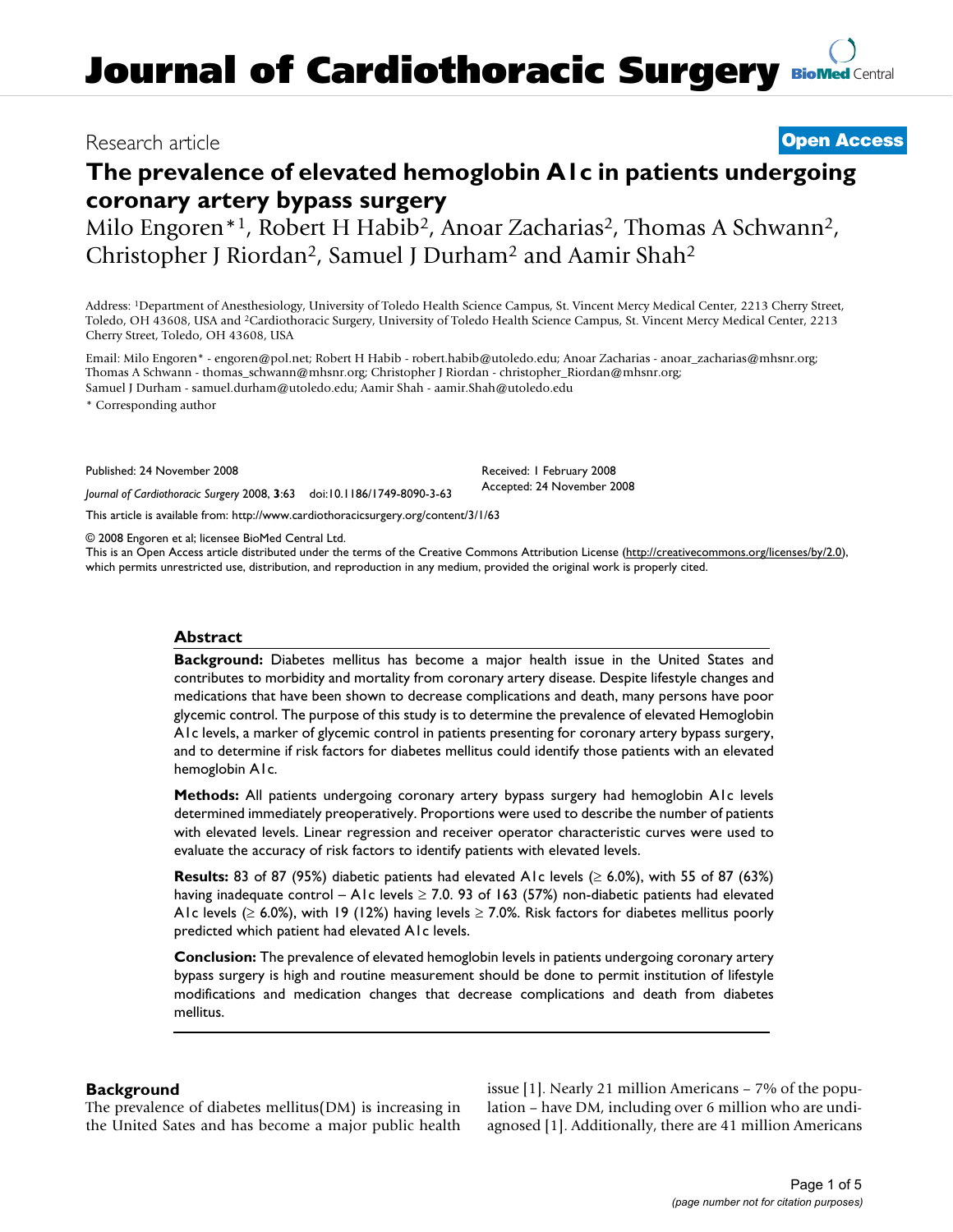with pre-diabetes [2]. DM is a risk factor for coronary artery disease and its presence portends a worse outcome – both short and long term – in patients undergoing coronary artery bypass surgery [3,4]. Following recent studies that have shown the benefits of tight glycemic control in both diabetic and non-diabetic patients [5,6], we instituted protocols designed for tight glycemic control in both the intensive care unit and the stepdown unit. We noticed, however, that some patients without any history of DM were still requiring antiglycemic therapy upon discharge and that other patients with a history of DM remained poorly controlled despite resumption of their usual antiglycemic medicines and eating a hospital provided diabetic diet. To better help us provide for patients' post-discharge care, we began to routinely check hemoglobin A1c (HbA1c). HbA1c is the glycosolated form of hemoglobin and its level is proportional to the average glucose level over the past 2–3 months [7]. While not recommended for the diagnosis of DM [8], specific HbA1c levels are recommended as treatment goals by national organizations [9,10] and we used these levels in guiding post-discharge therapy and instructions. The purpose of this study was to determine the prevalence of elevated HbA1c in the diabetic and non-diabetic subcohorts of a cardiac surgery population and to determine if age, height, weight, and body mass index – standard risk factors for DM could be used to predict elevated HbA1c levels.

#### **Methods**

This retrospective study was approved on August 30, 2007 by the St. Vincent Mercy Medical Center Review Board, which waived informed consent. HbA1c levels had been drawn immediately prior to surgery in all patients undergoing cardiac surgery as part of their routine care and the results included in our computerized database. Data are presented as histograms, proportions, and means ± standard deviation and analyzed with student t test and Chi square test. We separately used linear regression on patients with and without DM to predict HbA1c levels based on age, height, weight, and body mass index. Then we used receiver operator characteristic curves to measure the predictive accuracy of the two linear regressions. The results are given as area under the receiver operator characteristic curve (c-statistic  $\pm$  standard error). SPSS 13.0 (SPSS, Inc., Chicago, IL) was used for data analysis. The power analysis was based on determining the 95% confidence interval for the point estimate within 5% of the true proportion of patients with elevated HbA1c – defined as  $\geq$ 6.0% – assuming the true proportion was 0.2. This required 250 patients [11].

#### **Results**

Data were collected from 250 consecutive patients undergoing CABG (January 2007 – July 2007) in whom preoperative HbA1c was measured. Of these patients, 212 underwent isolated CABG surgery and the other 38 CABG combined with carotid, valve, or aortic surgery. The proportion of patients with DM was similar in the two groups. Patients were 65  $\pm$  11 years of age, weighed 88  $\pm$ 20 kg, were  $172 \pm 20$  cm tall, and had body mass index (BMI) 30  $\pm$  6. One hundred seventy seven (71%) of the patients were male and 87 (35%) patients had diabetes mellitus – 13 were receiving insulin at home, 59 oral hypoglycemic agents, 5 both, and 10 neither.

The distribution of HbA1c values are shown for the diabetics and non-diabetics in Figure 1. Diabetic patients had higher levels  $(8.0 \pm 2.0\% \text{ v. } 6.2 \pm 0.9\% \text{, } \text{p} < .001)$  than non-diabetic patients. Sixty four percent (95% confidence interval = 58–72%) of the patients had  $A1c \ge 6.0$ %. Only four (5%) of the diabetic patients had HbA1c in the normal range (HbA1c <  $6.0\%$ ) and another 28 (32%) had HbA1c levels that met the ADA goal of < 7.0%. The remaining 55 (63%) had unacceptably high levels, with 12 (14%) having levels ≥ 10%. Over half (n = 93, 57%) of the patients without a history of diabetes mellitus had elevated HbA1c  $\geq$  6.0% with 19 (12%) of them having HbA1c  $\geq$  7.0%. In patients with DM, the standard risk factors of age, height, weight, and body mass index poorly predicted elevated HbA1c: c-statistic = .639  $\pm$  .064, p = .027 for HbA1c  $\geq$  7.0% and c-statistic = .470  $\pm$  .204, p = .839 for HbA1c  $\geq$  6.0%. In non-diabetic patients, results were c-statistic = .742  $\pm$  .048, p < .001 for HbA1c  $\geq$  7.0% and c-statistic = .615  $\pm$  .045, p = .013 for HbA1c  $\geq$  6.0%.

#### **Discussion**

We found that many patients with a history of diabetes mellitus undergoing CABG had elevated HbA1c levels suggesting poor glycemic control. Additionally, we found that over half of the non-diabetic patients undergoing CABG had elevated HbA1c levels suggestive of prediabetes or diabetes mellitus. Standard risk factors of age, height, weight, and body mass index were inadequate predictors of elevated HbA1c and should not be used instead of HbA1c as a screening test in CABG patients.

One previous study has evaluated A1c levels in diabetic patients undergoing CABG. Cohen et al. found that A1c levels were  $7.03 \pm 1.50\%$  and were associated with increased risk of complications in an Israeli population [4]. They did not evaluate non-diabetic patients. We found higher A1c levels  $(8.0 \pm 2.0\%)$  in our diabetic population. Further study is needed to determine the reasons for the poorer control in Ohio patients than in Israeli patients. A study in non-diabetic patients undergoing percutaneous coronary interventions (PCI) found a 30% prevalence of elevated ( $\geq 6.0\%$ ) A1c levels and another 3% had A1c levels  $\geq 7.0$ % and that levels  $\geq 6.$ % were related to a worse 12 month outcome [12]. Our higher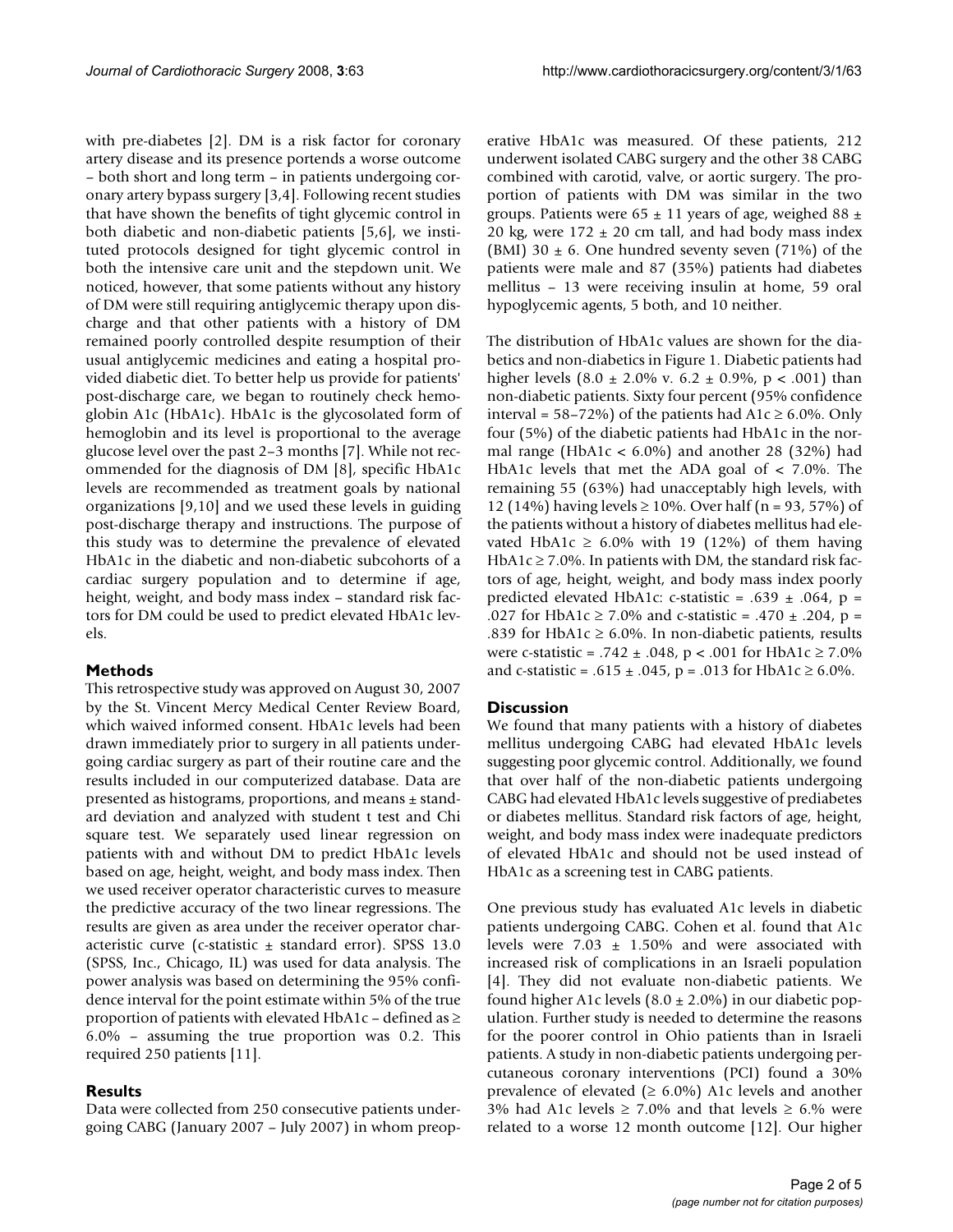

## **Histogram showing the distribution of hemoglobin A1c levels in patients with and without diabetes mellitus undergoing CABG surgery**. The dashed curve (patients without diabetes mellitus) and solid curve (patients with diabetes mellitus) show the expected normal distribution for these populations.

rate (57% ≥ 6.0% and 12% ≥ 7.0%)of abnormal A1c levels may indicate more extensive disease that would necessitate CABG instead of PCI. Kowalska et al. found that A1c levels were positively associated with number of diseased vessels [13].

DM is associated with organ damage to the nerves, eyes, kidneys, blood vessels, and heart leading to morbidity, decreased quality of life, and increased mortality [9]. While a prospective, randomized trial of tight glycemic control in patients with type 1 DM has shown a 57% risk reduction in cardiovascular events over a mean followup of 17 years [14], long-term prospective studies evaluating tight control in type II DM have not shown such impressive results. However, the UK Prospective Diabetes Study Group has shown that intensive control with antiglycemic agents compared to conventional therapy is associated with a lowering of myocardial infarction risk that is of "borderline significance" of 14% and that the use of metformin is associated with a lower risk of death in overweight diabetic patients [15,16]. Improved glycemic control regardless of method was associated with a lowered risk of myocardial infarction [17]. A recent metaanalysis found that each 1% lowering of HBA1c was associated with a 18% reduction in relative risk of developing cardiovascular disease [18].

In a nationwide survey only half of patients with DM met American Diabetes Association clinical practice recommendation of HbA1c < 7% and 30% had HbA1c  $\geq$  8% [19]. Studies have shown that lifestyle modification, such as weight loss, dietary changes, and exercise decease the likelihood of developing DM [20,21]. Although cardiac surgery is a major life stressor it is also an opportunity for health care professionals to intervene and educate patients and to institute therapy for secondary prevention of disease. Smoking cessation and low-fat diets are common lifestyle interventions in patients undergoing cardiac surgery. Antihypertensives, lipid lowering drugs, such as statins, and aspirin are commonly started or adjusted for better control in patients who have undergone CABG.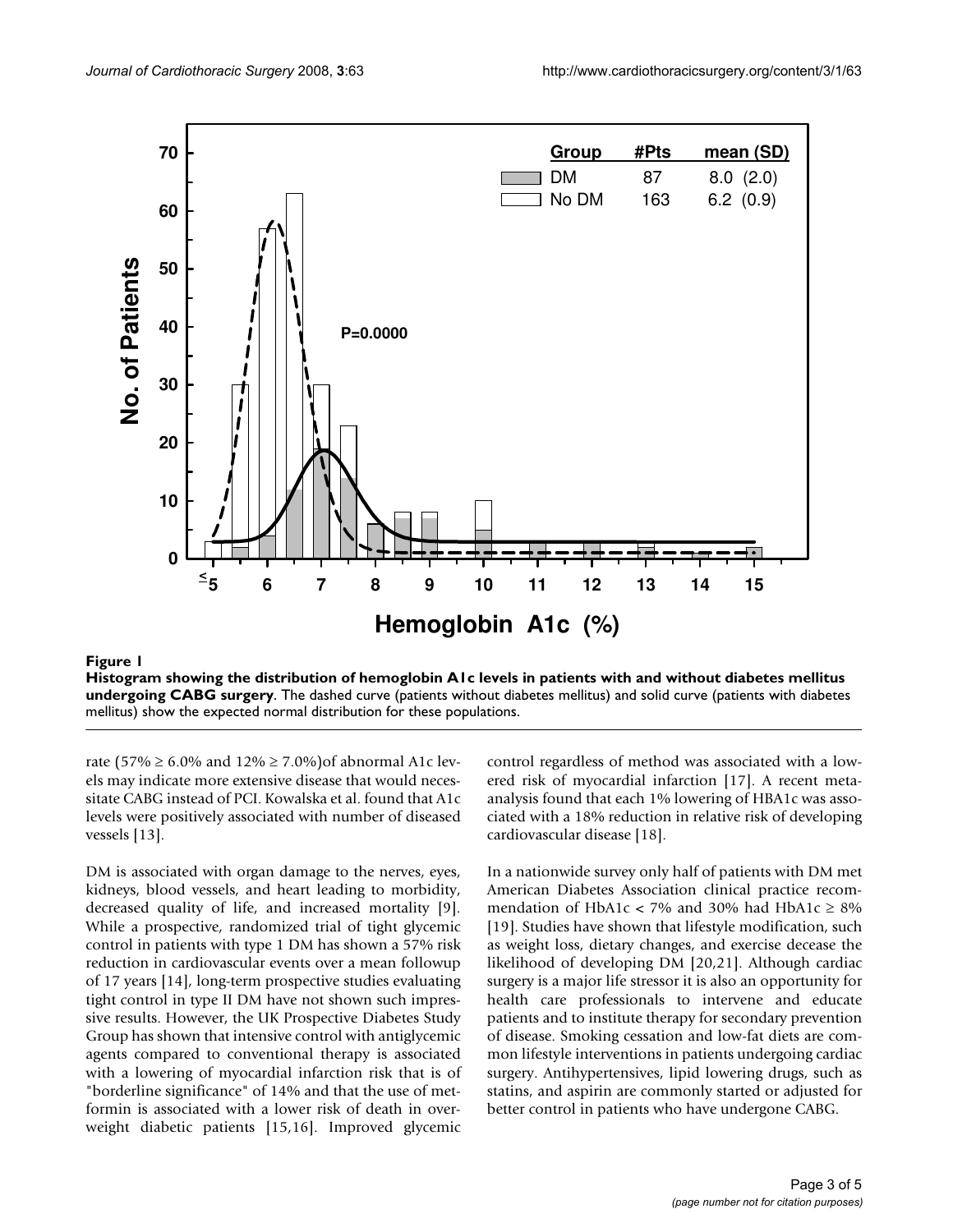While the association with glucose intolerance and coronary artery disease is well described [22], our study is the first to show the high prevalence in patients undergoing CABG of undiagnosed prediabetes or diabetes mellitus and poorly controlled glycemia in patients with known diabetes mellitus. Given the benefits that may be achieved by tighter glycemic control [15-18,20,21], screening of all patients undergoing CABG is recommended. Studies are needed to determine if CABG surgery should be delayed to lower the A1c level and to determine the level to which it should be lowered.

While not all patients with elevated HbA1c have DM – the diagnosis should be made on the basis of fasting glucose levels and glucose tolerance test, they are all, at least, at increased risk for developing DM. At the minimum, we recommend lifestyle changes of weight loss, diet changes, and exercise. All patients with elevated HbA1c should followup with their primary care physician or endocrinologist for further diagnostic evaluation. For patients still requiring insulin to control hyperglycemia at time of hospital discharge, we recommend discharge with an appropriate individualized antihyperglycemic medicine. Diabetic patients with an elevated HbA1c are also given similar counseling and adjustments made, if necessary, in their usual diabetic medications.

The limitation of this study is that it was conducted at one hospital, which may limit its generalizabilty. Patients in other areas of the country may have different prevalences of DM and risk factors for DM and this study needs to be validated in other geographical regions. The prevalence of DM in Ohio, 7.5%, is similar to the prevalence (7.3%) in the United States, which suggests that our findings of elevated HbA1c in 57% of nondiabetic patients undergoing CABG would hold true elsewhere in the United States [23].

In conclusion, we found that 57% of non-diabetic patients undergoing CABG had elevated HbA1c. Additionally, 96% of diabetic patients undergoing CABG had elevated HbA1c. These high prevalences of elevated HbA1c suggest routine evaluation in all adult patients undergoing CABG in order to institute lifestyle and medication changes that improve glycemic control.

# **Competing interests**

The authors declare that they have no competing interests.

# **Authors' contributions**

ME conceived the study. ME, AZ, TS, CR, SD, AS participated in data collection. ME, RH drafted the manuscript. All authors revised it critically for important intellectual content and have given final approval of the version to be published.

## **Acknowledgements**

This study was supported by departmental and institutional funds.

#### **References**

- 1. Centers for Disease Control and Prevention: **National diabetes fact sheet: general information and national estimates on diabetes I the United States, 2005.** 2005 [\[http://www.cdc.gov/](http://www.cdc.gov/diabetes/pubs/pdf/ndfs_2005.pdf) [diabetes/pubs/pdf/ndfs\\_2005.pdf\]](http://www.cdc.gov/diabetes/pubs/pdf/ndfs_2005.pdf). Atlanta: US Department of Health and Human Services, Centers for Disease Control and Prevention
- 2. Bloomgarden ZT: **[Developments in diabetes and insulin resist](http://www.ncbi.nlm.nih.gov/entrez/query.fcgi?cmd=Retrieve&db=PubMed&dopt=Abstract&list_uids=16373919)[ance.](http://www.ncbi.nlm.nih.gov/entrez/query.fcgi?cmd=Retrieve&db=PubMed&dopt=Abstract&list_uids=16373919)** *Diabetes Care* 2006, **29:**161-7.
- 3. Thourani VH, Weintraub WS, Stein B, Gebhart SS, Craver JM, Jones EL, Guyton RA: **[Influence of diabetes mellitus on early and late](http://www.ncbi.nlm.nih.gov/entrez/query.fcgi?cmd=Retrieve&db=PubMed&dopt=Abstract&list_uids=10320249) [outcome after coronary artery bypass grafting.](http://www.ncbi.nlm.nih.gov/entrez/query.fcgi?cmd=Retrieve&db=PubMed&dopt=Abstract&list_uids=10320249)** *Ann Thorac Surg* 1999, **67:**1045-52.
- 4. Cohen O, Dankner R, Chetrit A, Luxenburg O, Langenauer C, Shinfeld A, Smolinsky AK: **[Multidisciplinary intervention for control](http://www.ncbi.nlm.nih.gov/entrez/query.fcgi?cmd=Retrieve&db=PubMed&dopt=Abstract&list_uids=12704328) [of diabetes in patients undergoing coronary artery bypass](http://www.ncbi.nlm.nih.gov/entrez/query.fcgi?cmd=Retrieve&db=PubMed&dopt=Abstract&list_uids=12704328) [graft \(CABG\).](http://www.ncbi.nlm.nih.gov/entrez/query.fcgi?cmd=Retrieve&db=PubMed&dopt=Abstract&list_uids=12704328)** *Cardiovasc Surg* 2003, **11:**195-200.
- 5. Berghe G van den, Wouters P, Weekers F, Verwaest C, Bruyninckx F, Schetz M, Vlasselaers D, Ferdinande P, Lauwers P, Bouillon R: **[Intensive insulin therapy in critically ill patients.](http://www.ncbi.nlm.nih.gov/entrez/query.fcgi?cmd=Retrieve&db=PubMed&dopt=Abstract&list_uids=11794168)** *New Engl J Med* 2001, **345:**1359-67.
- 6. Zerr KJ, Furnay AP, Grunkemeier GL, Bookin S, Kanhere V, Starr A: **[Glucose control lowers the risk of wound infection in diabet](http://www.ncbi.nlm.nih.gov/entrez/query.fcgi?cmd=Retrieve&db=PubMed&dopt=Abstract&list_uids=9033300)[ics after open heart operations.](http://www.ncbi.nlm.nih.gov/entrez/query.fcgi?cmd=Retrieve&db=PubMed&dopt=Abstract&list_uids=9033300)** *Ann Thorac Surg* 1997, **63:**356-61.
- 7. Rohlfing CL, Wiedmeyer HM, Little RR, England JD, Tennill A, Goldstein DE: **Defining the relationship between plasma glucose** and HbA<sub>1c</sub>: analysis of glucose profiles and HbA<sub>1c</sub> [in the Dia](http://www.ncbi.nlm.nih.gov/entrez/query.fcgi?cmd=Retrieve&db=PubMed&dopt=Abstract&list_uids=11815495)**[betes Control and Complications Trial.](http://www.ncbi.nlm.nih.gov/entrez/query.fcgi?cmd=Retrieve&db=PubMed&dopt=Abstract&list_uids=11815495)** *Diabetes Care* 2002, **25:**275-8.
- 8. American Diabetes Association: **[Diagnosis and Classification of](http://www.ncbi.nlm.nih.gov/entrez/query.fcgi?cmd=Retrieve&db=PubMed&dopt=Abstract&list_uids=17192378) [Diabetes Mellitus \(position statement\).](http://www.ncbi.nlm.nih.gov/entrez/query.fcgi?cmd=Retrieve&db=PubMed&dopt=Abstract&list_uids=17192378)** *Diabetes Care* 2007, **30:**S42-7.
- 9. American Diabetes Association: **[Standards of Medical Care in](http://www.ncbi.nlm.nih.gov/entrez/query.fcgi?cmd=Retrieve&db=PubMed&dopt=Abstract&list_uids=17192377) [Diabetes – 2007 \(position statement\).](http://www.ncbi.nlm.nih.gov/entrez/query.fcgi?cmd=Retrieve&db=PubMed&dopt=Abstract&list_uids=17192377)** *Diabetes Care* 2007, **30:**S4-S41.
- 10. American College of Endocrinology: **[ACE consensus statement](http://www.ncbi.nlm.nih.gov/entrez/query.fcgi?cmd=Retrieve&db=PubMed&dopt=Abstract&list_uids=11939753) [on guidelines for glycemic control.](http://www.ncbi.nlm.nih.gov/entrez/query.fcgi?cmd=Retrieve&db=PubMed&dopt=Abstract&list_uids=11939753)** *Endocr Pract* 2002, **8:**5-11.
- 11. Walpole RE, Myers RH: *Probability and statistics for engineers and scientists* New York: Macmillan Publishing Co; 1972:203.
- 12. Corpus RA, O'Neill WW, Dixon SR, Timmis GC, Devlin WH: **[Rela](http://www.ncbi.nlm.nih.gov/entrez/query.fcgi?cmd=Retrieve&db=PubMed&dopt=Abstract&list_uids=14636904)[tion of hemoglobin A1c to rate of major adverse cardiac](http://www.ncbi.nlm.nih.gov/entrez/query.fcgi?cmd=Retrieve&db=PubMed&dopt=Abstract&list_uids=14636904) events in nondiabetic patients undergoing percutaneous cor[onary revascularization.](http://www.ncbi.nlm.nih.gov/entrez/query.fcgi?cmd=Retrieve&db=PubMed&dopt=Abstract&list_uids=14636904)** *Am J Cardiol* 2003, **92:**1282-1286.
- 13. Kowalska I, Prokop J, Bachórzewska-Gajewska H, Telejko B, Kinalskal I, Kochman W, Musial W: **[Disturbances of glucose metabolism](http://www.ncbi.nlm.nih.gov/entrez/query.fcgi?cmd=Retrieve&db=PubMed&dopt=Abstract&list_uids=11347751) [in men referred for coronary arteriography. Postload glyc](http://www.ncbi.nlm.nih.gov/entrez/query.fcgi?cmd=Retrieve&db=PubMed&dopt=Abstract&list_uids=11347751)[emia as a predictor for coronary atherosclerosis.](http://www.ncbi.nlm.nih.gov/entrez/query.fcgi?cmd=Retrieve&db=PubMed&dopt=Abstract&list_uids=11347751)** *Diabetes Care* 2001, **24:**897-901.
- 14. Nathan DM, Cleary PA, Backlund JY, Genuth SM, Lachin JM, Orchard TJ, Raskin P, Zinman B, Diabetes Control and Complications Trial/ Epidemiology of Diabetes Interventions and Complications (DCCT/ EDIC) Study Research Group: **[Intensive diabetes treatment and](http://www.ncbi.nlm.nih.gov/entrez/query.fcgi?cmd=Retrieve&db=PubMed&dopt=Abstract&list_uids=16371630) [cardiovascular disease in patients with type 1 diabetes.](http://www.ncbi.nlm.nih.gov/entrez/query.fcgi?cmd=Retrieve&db=PubMed&dopt=Abstract&list_uids=16371630)** *N Engl J Med* 2005, **353:**2643-53.
- 15. UK Prospective Diabetes Study (UKPDS) Group: **[Intensive blood](http://www.ncbi.nlm.nih.gov/entrez/query.fcgi?cmd=Retrieve&db=PubMed&dopt=Abstract&list_uids=9742976)[glucose control with sulphonylureas or insulin with conven](http://www.ncbi.nlm.nih.gov/entrez/query.fcgi?cmd=Retrieve&db=PubMed&dopt=Abstract&list_uids=9742976)tional treatment and risk of complications in patients with [type 2 diabetes.](http://www.ncbi.nlm.nih.gov/entrez/query.fcgi?cmd=Retrieve&db=PubMed&dopt=Abstract&list_uids=9742976)** *Lancet* 1998, **352:**837-53.
- 16. UK Prospective Diabetes Study (UKPDS) Group: **[Effect of inten](http://www.ncbi.nlm.nih.gov/entrez/query.fcgi?cmd=Retrieve&db=PubMed&dopt=Abstract&list_uids=9742977)[sive blood-glucose control with metformin on complications](http://www.ncbi.nlm.nih.gov/entrez/query.fcgi?cmd=Retrieve&db=PubMed&dopt=Abstract&list_uids=9742977) [in overweight patients with type 2 diabetes \(UKPDS 34\).](http://www.ncbi.nlm.nih.gov/entrez/query.fcgi?cmd=Retrieve&db=PubMed&dopt=Abstract&list_uids=9742977)** *Lancet* 1998, **352:**854-65.
- 17. Stratton IM, Adler AI, Neil HA, Matthews DR, Manley SE, Cull CA, Hadden D, Turner RC, Holman RR: **[Association of glycaemia](http://www.ncbi.nlm.nih.gov/entrez/query.fcgi?cmd=Retrieve&db=PubMed&dopt=Abstract&list_uids=10938048) [with macrovascular and microvascular complications of type](http://www.ncbi.nlm.nih.gov/entrez/query.fcgi?cmd=Retrieve&db=PubMed&dopt=Abstract&list_uids=10938048) 2 diabetes (UKPDS 35): prospective observational study.** *BMJ* 2000, **321:**405-12.
- 18. Selvin E, Marinopoulos S, Berkenblit G, Rami T, Brancati FL, Powe NR, Golden SH: **[Meta-analysis: glycosylated hemoglobin and](http://www.ncbi.nlm.nih.gov/entrez/query.fcgi?cmd=Retrieve&db=PubMed&dopt=Abstract&list_uids=15381515) [cardiovascular disease in diabetes mellitus.](http://www.ncbi.nlm.nih.gov/entrez/query.fcgi?cmd=Retrieve&db=PubMed&dopt=Abstract&list_uids=15381515)** *Ann Intern Med* **141:**421-31.